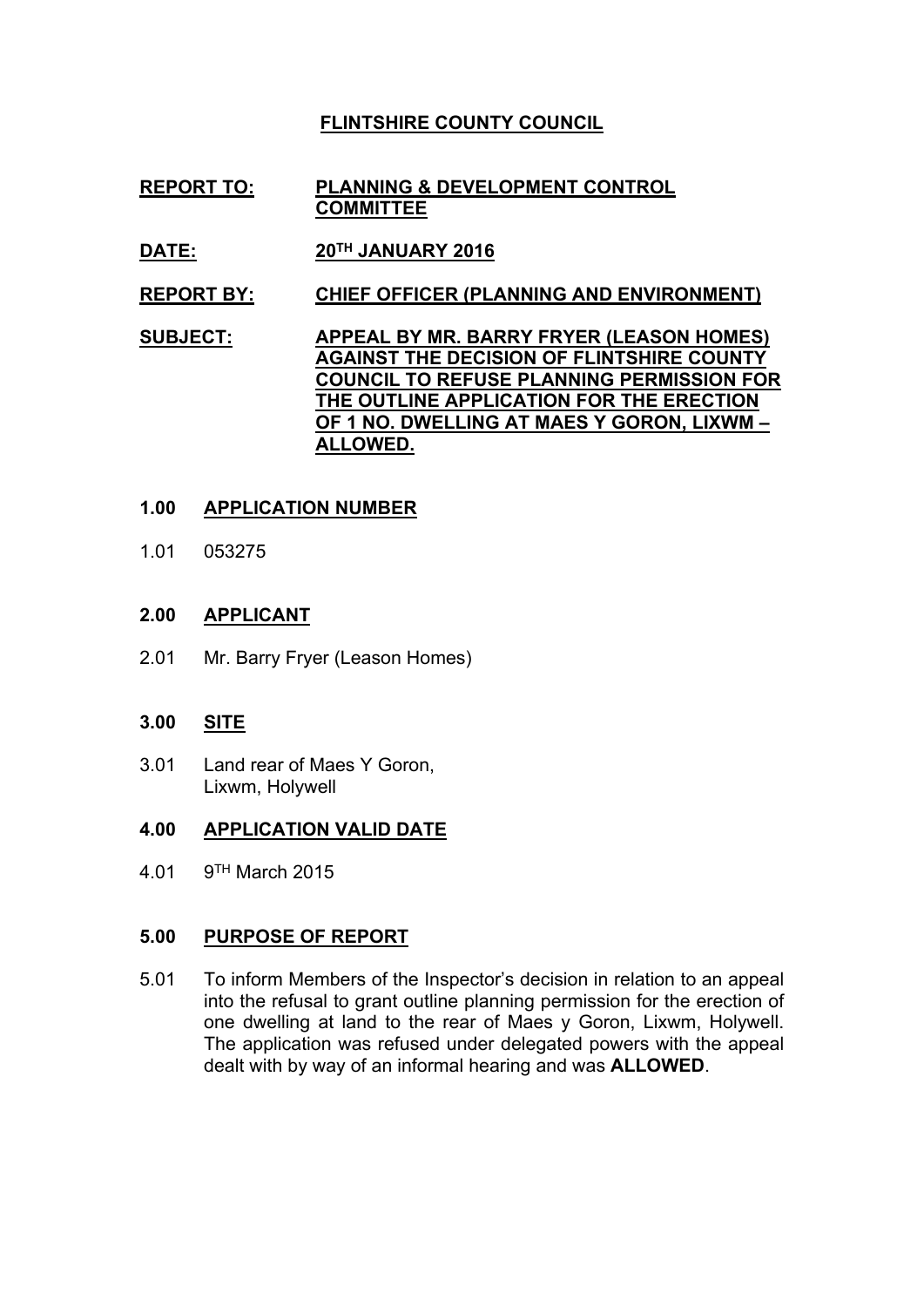#### **6.00 REPORT**

#### 6.01 **Background**

Members may recall that this application was refused under delegated powers on 22nd April 2015 on the grounds that the principle of residential development was contrary to both National and Local Planning Policies given that the site was located in open countryside and was for non-essential development, that the proposed dwelling would result in adverse overlooking of the private amenities enjoyed by the occupants of the neighbouring properties and that the dwelling would result in a form of backland development that would adversely harm the character of the area.

#### 6.02 Issues

The Inspector considered that the main issues were the effect of the proposal on the character and appearance of the area together with the effect of the proposal on the living conditions of nearby residents in relation to privacy, noise and disturbance.

#### 6.03 Character & Appearance

The site is an irregular piece of vacant land associated with the Maes y Goron estate in Lixwm. The Maes y Goron development was a scheme of 25 units for affordable housing as a rural exceptions site. This development is situated to the north of the site. Linear residential development and a public house are located to the south, west and east of the site. There is a vacant roadside plot with an expired planning permission to the south of the site adjacent to Anchorage. Between this plot and the site is a public right of way which follows a diagonal path through the site to the rear of No. 24 Maes y Goron and into the adjacent field. Access to the site would be from Maes y Goron estate between the site and rear boundary of No. 2 Maes y Goron and the rear of the public house.

6.04 The appeal site is outside of the development boundary as defined by the Flintshire Unitary Development (UDP) and so is the Maes y Goron estate because of its rural exception planning status. Local Planning Policies restrict development outside development boundaries except to essential worker housing, infill, conversion of existing buildings, affordable housing and rural enterprise exception schemes and other developments that require a countryside location or essential works associated with the countryside and has no adverse impact on it. Infill development in Lixwm is restricted to local housing need. This proposal does not meet any of the exemptions and it therefore does not accord with the development plan.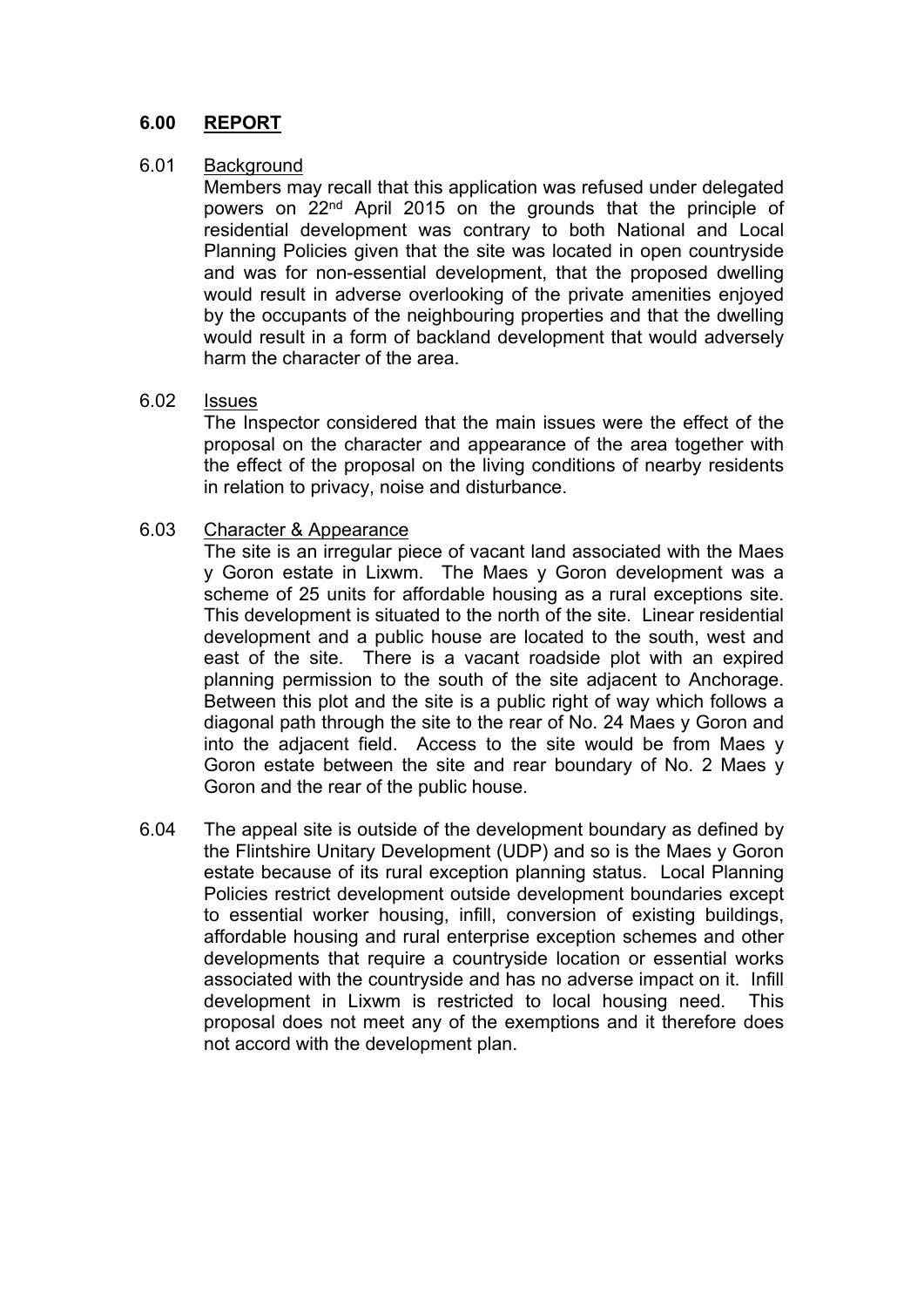- 6.05 Whilst not in accord with Local Planning Policies there are material considerations to weigh in the balance. The appeal site is in effect hemmed-in by built development. There is one small gap within the development boundary adjacent to Anchorage. The gap between the curtilage of the building development amounts to a footpath width and therefore views of the appeal site are limited to those who traverse the path and from private views from the built development that surrounds the site. The site is not seen in isolation in the countryside. There would be very limited views of the appeal site to and from the countryside. The Inspector considered the site would be an integral part of the built-up area and no definable harm would ensue to the character and appearance of the countryside should this site be developed.
- 6.06 The Inspector also considered that the site is a left-over piece of land from the residential development built and permitted as an exception to the normal policies of rural housing restraint. This was for 25 units. An additional 5 units to the east of Bryn Derw have also been built. No planning condition restriction applies to the appeal site in terms of requiring it be put to amenity land use and no condition prohibits development of the site. Landscaping conditions do not themselves limit or restrict development of the site, and the Council sought a contribution towards open space provision elsewhere in the village. The land has no agricultural status – it is vacant left-over land in the middle of the village. As at least 30 housing units have been built adjoining the appeal site  $-$  the location must be regarded as sustainable served by a local school and public house. The development site would be situated in and around the settlement utilising a vacant piece of land which could make some limited contribution to sustaining a rural village.
- 6.07 The Inspector recognised shortfall in housing land supply and TAN1 indicates that where the approved JHLAS shows a land supply below the 5 year requirement, the need to increase supply should be given considerable weight when dealing with planning applications provided that the development would otherwise comply with the development plan and national planning policies.
- 6.08 Therefore given the above, the Inspector considered the location of a vacant and sustainable site surrounded by built development, the need to increase housing supply is given considerable weight, whereby the material considerations and compliance with national policies indicate a decision otherwise than in accordance with the development plan.
- 6.09 The development in the Inspector's view is not discordant with the pattern and form of the village. The spatial arrangements of buildings and gardens to the north are angled to the appeal site and to Maes y Goron estate road. Layout is a reserved matter but the illustrative block plan shows the building aligned north-south facing the footpath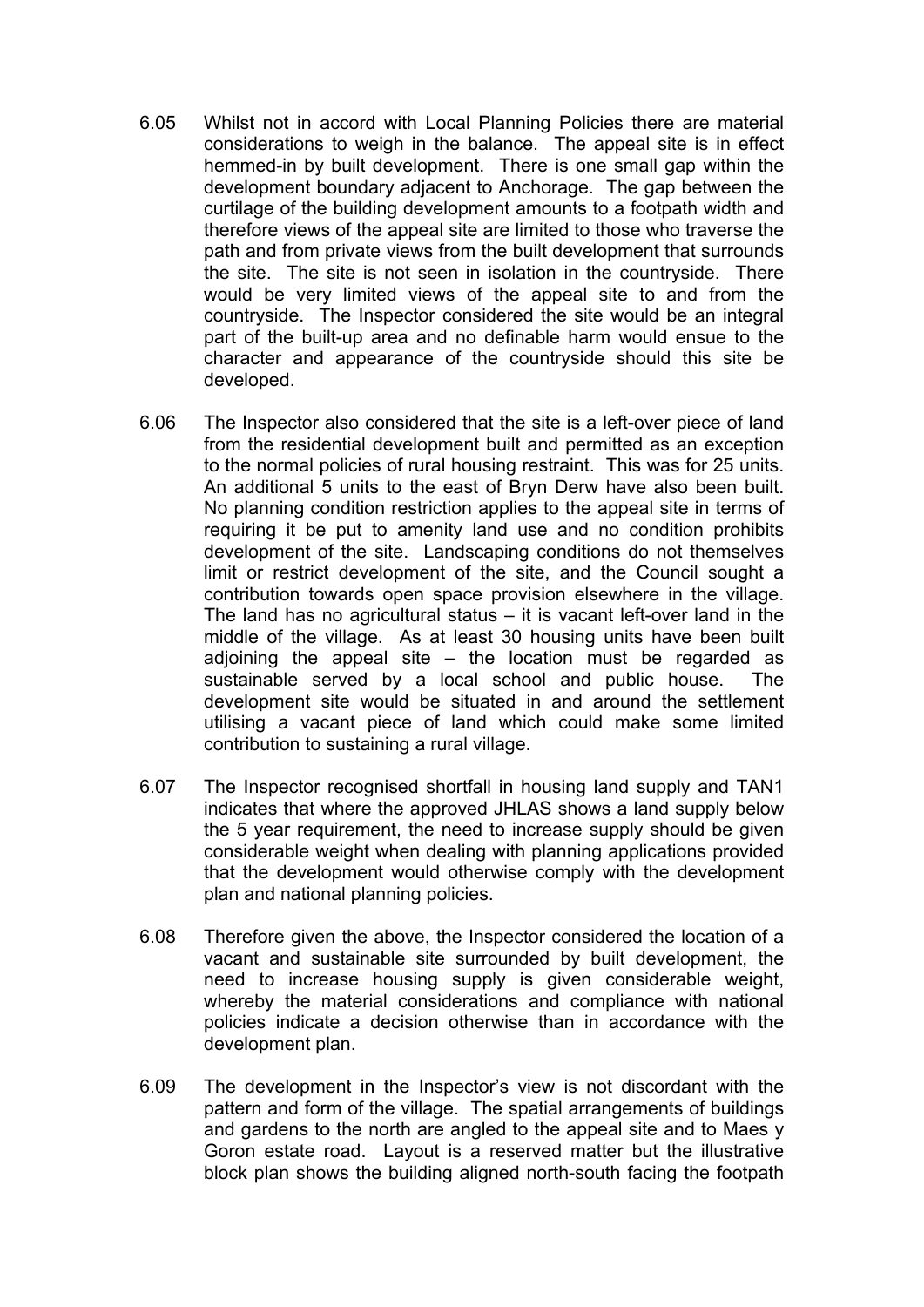and the triangular piece of land adjacent to the path behind Nos 18/20 Maes y Goron. This layout may change, but it serves to demonstrate that it could be orientated to address the public footpath and the public road at a greater distance. The Inspector considered that the development could be aligned so that it harmonises with the layout of buildings and spaces in the area.

#### 6.10 Amenities of Adjoining Residents

The maximum ridge height parameter of the development would be 10 m. The illustration which accompanied the appellant's statement now shows a dwelling aligned north-south and two storeys in height. The block plan does not show the correct alignment of the boundary fence to the rear of Nos 2-16 as the diagonal fence line continues through to the edge of the path that passes the side of No. 18. This means that there is a larger area comprising a triangular piece of land within the appeal site, thereby providing some 18 m between the rear wall of the proposed dwelling house and the rear boundary fence line of the Maes y Goron development.

- 6.11 The location plan provides the correct boundary configuration which accompanied the planning application. This land is within the appeal site. This provides in the view of the Inspector an acceptable separation distance in terms of overlooking with regard to the Council's published standards 'Space around dwellings Local Planning Guidance Note No. 2'. Furthermore, the proposed dwelling would have an aspect towards the diagonally aligned boundary and houses and therefore the view from the development would avoid direct overlooking. It was also noted that land levels for the development would be lowered by some 1 m to further reduce the impact on privacy.
- 6.12 The Local Planning Authority indicated that the access would lead to an increase in activity of vehicles passing the side and rear of No. 2 Maes y Goron and the rear of Ty Lafant. There would be a 4.5m gap for the proposed access at the narrowest point of the appeal site. This would be between the rear of the public house annex and the 2m high boundary fence of No. 2. This would extend for a short length and then the site opens up either side of this narrower part. The access as shown runs alongside the gable and side 2m high boundary of No. 2. The Inspector considered there was sufficient space between the access and this boundary to ensure that living conditions are not harmed.